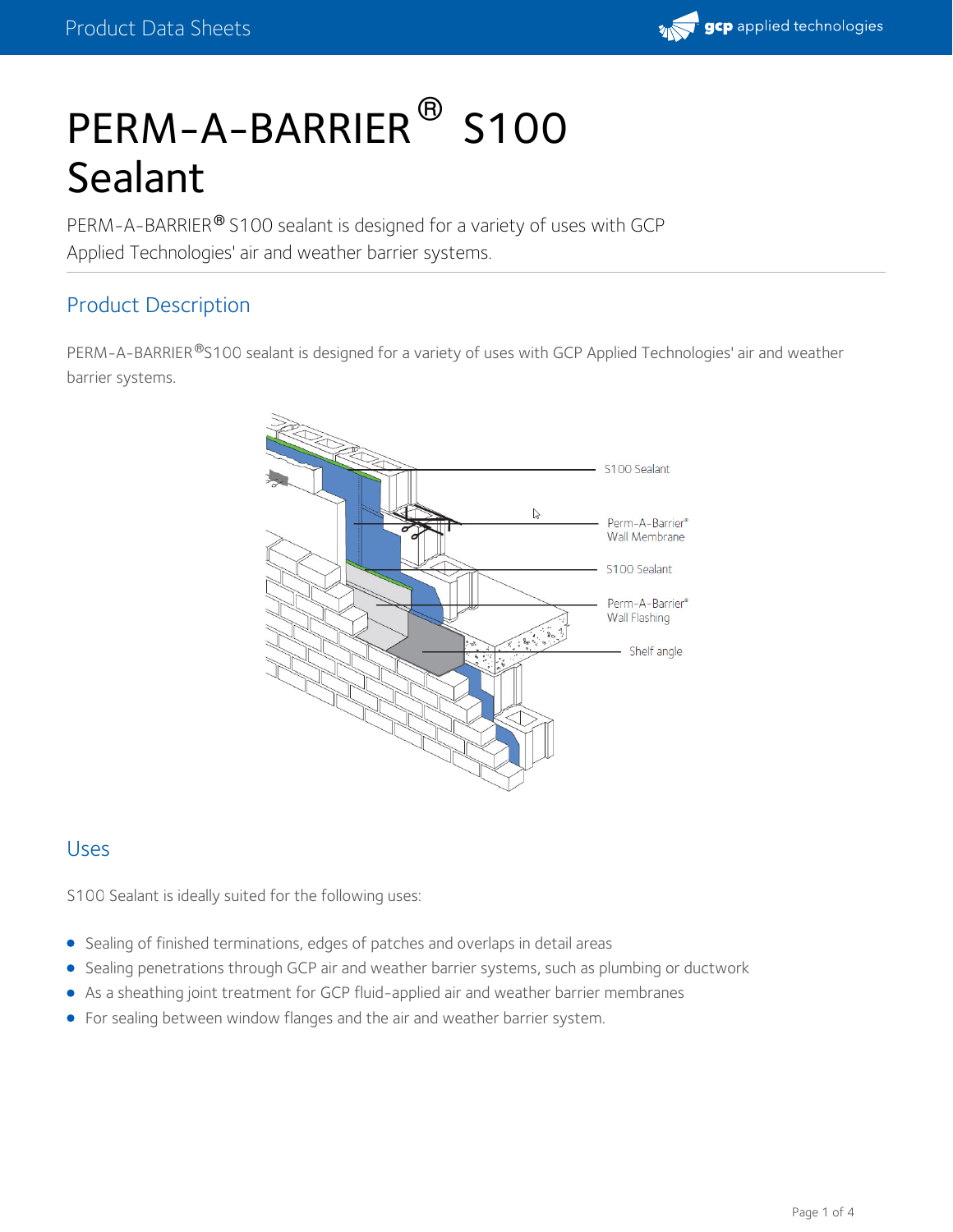

# Product Advantages

- No primer—fast and easy application with minimum surface preparation
- No staining or residue rundown
- High movement capability
- Adhesion—Strong adhesion to common construction substrates, such as wood, block, concrete, OSB, glass mat sheathing, metal, vinyl and PVC
- Compatibility—Compatible with most GCP air and weather barrier systems

# Application Procedures

#### Safety, Storage and Handling Information

Read and understand the product label and Safety Data Sheet (SDS) for each system component. All users should acquaint themselves with this information prior to working with the products and follow the precautionary statements. SDSs can be obtained by contacting your local GCP representative or office, by calling GCP toll free at 1-866-333- 3SBM (3726) and in some cases from our web site at gcpat.com.

S100 Sealant is available in two different sizes 20 fl oz (0.591 L) sausages and 29 fl oz (0.858L) cartridges. S100 Sealant has a shelf life of 12 months from the date of manufacture when stored in the original unopened sausages between  $40^{\circ}$ F ( $4^{\circ}$ C) and  $80^{\circ}$ F (27 $^{\circ}$ C).

The Volatile Organic Compound (VOC) content is <30 g/L.

#### Surface Preparation

All surfaces must be clean, dry and free from dirt, grease oil, dust or other contaminants. S100 Sealant may be applied at temperatures above 20°F (-6.67°C) and above.

### Product Application

Apply S100 Sealant with a caulking or sausage gun. When used as a seal for finished terminations, edges of patches and overlaps in detail areas, level the bead with a trowel to a minimum 0.125 in. (3 mm) thickness and 0.5 in. (13 mm) to 1 in. (25 mm) width.

When sealing penetrations, apply a 1 in. (25 mm) fillet to the base of the penetration and overlap onto the GCP air and weather barrier material and penetrant a minimum of 2.5 in. (64 mm).

When used to treat sheathing joints for GCP fluid-applied air and weather barrier membranes, completely fill the sheathing joint with sealant and then install a scratch coat of sealant with a margin trowel or similar onto the face of the sheathing approximately 1 in. (25 mm) on each side of the sheathing joint. Once the sealant is tack free, the fluid applied membrane may be applied, refer to the applicable product data sheets for detailed application instructions.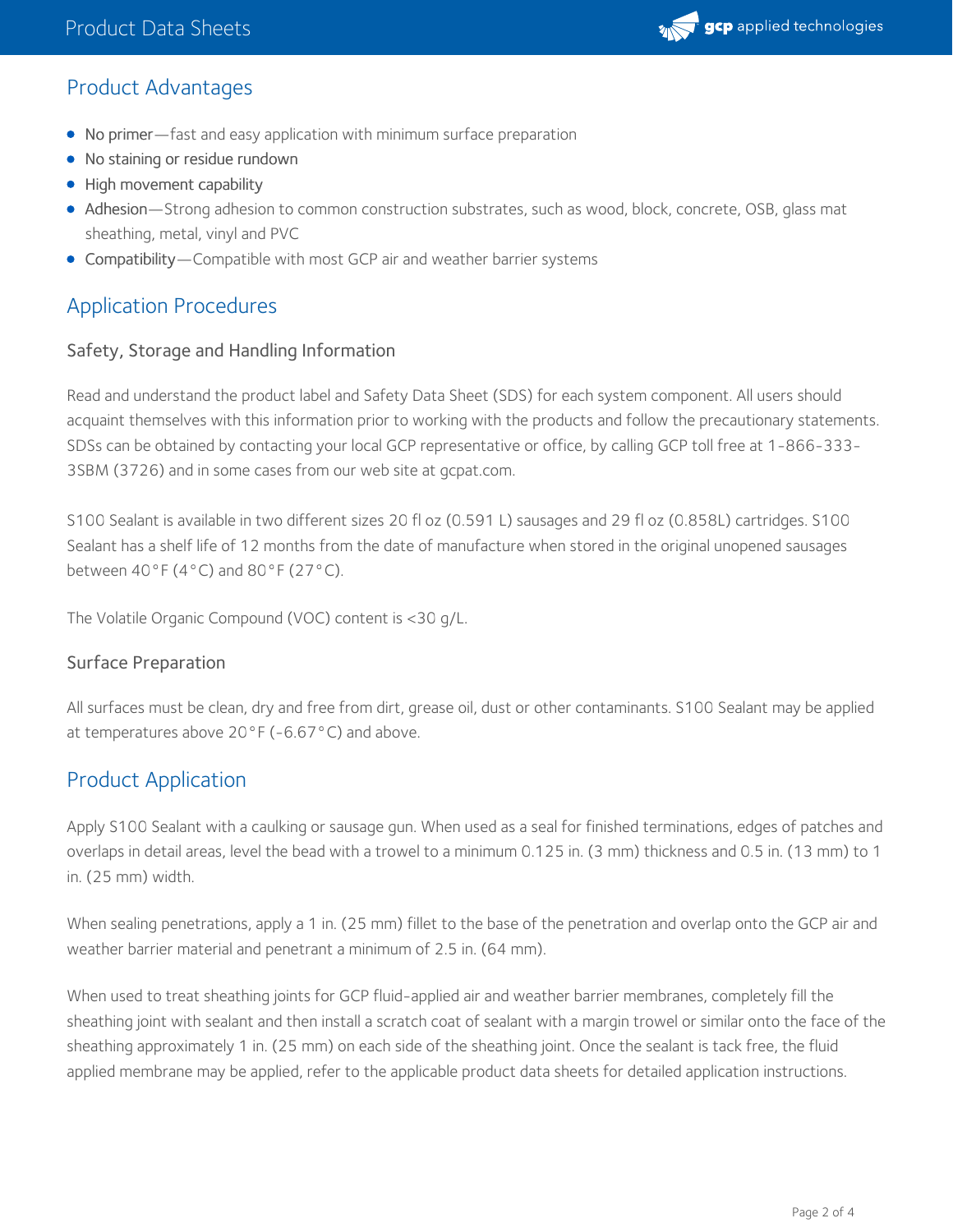

# Cleaning

Clean tools and equipment with mineral spirits. Mineral spirits is a combustible liquid and should be used only in accordance with the mineral spirits manufacturer's safety recommendations. Do not use solvents to clean hands or skin.

#### Limitations

S100 Sealant should not be used in the following applications:

- Below grade
- End of day terminations
- Under GCP air and weather barrier membranes and flashing, except when used as a joint treatment for GCP fluidapplied membranes.
- Not for use with building materials that bleed oils, plasticizers or solvents
- Firestopping applications

# Supply

#### S100 SEALANT

| ___________ |                                         |  |
|-------------|-----------------------------------------|--|
| Unit size   | 20 fl oz (0.591 L) sausage              |  |
| Packaging   | 12 cartridges/carton; 48 cartons/pallet |  |
| SAP#        | 114175                                  |  |

# Physical Properties

| <b>PROPERTY</b> |               |
|-----------------|---------------|
| Color           | Green         |
| Tack Free Time  | $1 - 2$ hours |
| Cure Time       | 7-14 days*    |
| Full Adhesion   | 7-14 days*    |

#### Typical cured properties after 7 days cure at 77ºF (25ºC), 50% R.H.

|                            | <b>TYPICAL VALUE</b> | <b>TEST METHOD</b> |
|----------------------------|----------------------|--------------------|
| Hardness (Shore A)         | >15                  | ASTM C661          |
| Elongation                 | $>500\%$             | ASTM D412          |
| Ultimate Tensile Strength  | 120 psi              | ASTM D412          |
| Modulus @ 100% Elongation  | 30 psi               | ASTM D412          |
| Elastomeric Joint Sealants | Class 25             | ASTM C920          |

\*Curing and full adhesion time will vary depending on temperature and humidity